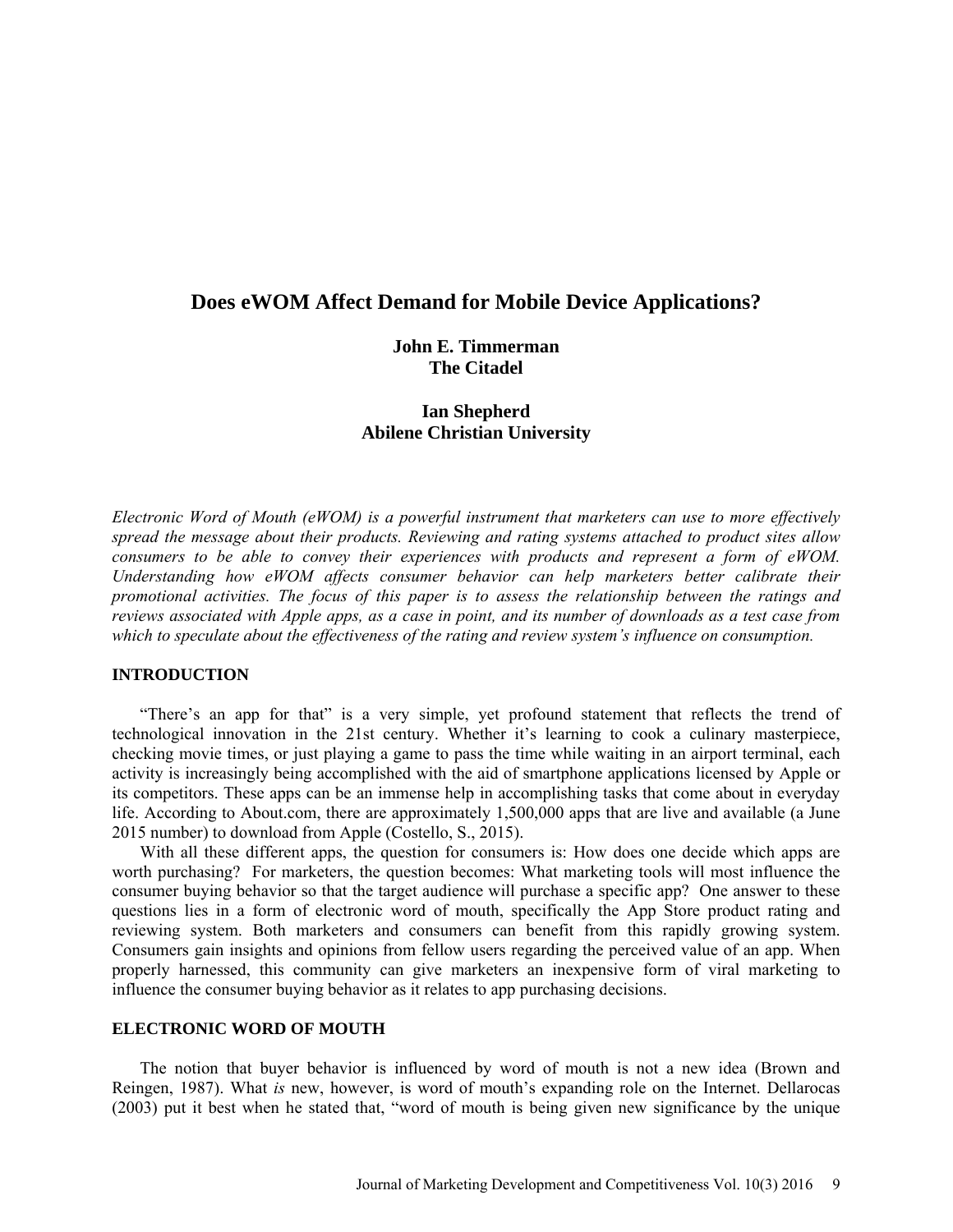property of the Internet" (p.1407). With all this interest surrounding electronic word of mouth (eWOM), what exactly is it? According to **Professor Thorsten Hennig-Thurau** at Westfalishe Universitat Munster et al. (2004), eWOM is **"**any positive or negative statement made by potential, actual, or former customers about a product or company, which is made available to a multitude of people and institutions via the Internet" (p. 39).

Marketers use electronic word of mouth in the form of viral marketing. Viral marketing can be subdivided into two types: organic and amplified (Sharma, 2011). *Organic* viral marketing occurs when customers are satisfied with the product or service they received and voluntarily advocate its purchase to others. *Amplified* viral marketing occurs when marketers proactively launch campaigns to increase WOM activity in communities whether new or existing. Either can be accomplished through a number of channels encompassed in social networking sites. These channels include emails, video sharing platforms, tweets and micro blogs, online stores/review forums, and personal blogs and websites.

In their research, Lee et al. (2008) examined the source of online recommendations or reviews. Their results conveyed that – to a degree – the recommendations made between consumers outweighed the recommendations of an expert in terms of an influence on the consumer buying process. How is this possible? According to Feick and Price (1987), this phenomena is accomplished with the help of "market mavens," or individuals with general marketplace knowledge or expertise. Their research suggests that consumers are able to discern the difference between these individuals and experts, and use the market maven's information to make consumer buying decisions. With the help of a market maven, consumers feel confident in the validity of consumer-provided information online. Thus, they believe the information, or recommendation, provided by online consumers to be more credible than that of experts.

Zhu et al. (2010) conducted a study to examine the effects of eWOM valence on eWOM persuasiveness. The results indicated that there was a direct interaction between review valence and consumption goals on perceived review persuasiveness. If a product received a large quantity of good reviews, there was an increased likelihood of the consumer being persuaded to purchase it.

## **A HIGH APP RATING IS NO GUARANTEE OF RETURN SALES**

Even if a user recommendation is highly trusted, user recommendations (by awarding a four or five star rating in electronic WOM) is no guarantee that satisfied (four star) and extremely satisfied (5 star) customers will repurchase the product in the future. Jones and Sasser (1995) found that "except in a few rare instances, complete customer satisfaction is the key to securing customer loyalty and generating superior long-term financial performance." Their study found that those customers who were less than completely satisfied (less than a 5 star rating) were more likely to defect and purchase other products. This is especially true with the low price points of online applications and the ease with which one can inexpensively try other similar products. Jones et al. (1995) speak of a satisfaction - loyalty link. Their study found that those customers who are totally satisfied (a 5 star rating) are six times more likely to repurchase a company's product in the next 18 months. The implications of their study at Xerox is profound. Jones et al. (1995) says that, "merely satisfying customers who have the freedom to make choices is not enough to keep them loyal. The only truly loyal customers are totally satisfied customers."

### **EWOM AND CUSTOMER BEHAVIOR**

In examining why satisfied customers defect, Jones et al. (1995) classified four types of customers.

- 1. The Loyalist and Apostle: This customer is one with high satisfaction, high loyalty, and will be supportive of your product. The loyalist is the bedrock of the company's customers. These are the 5 star customers. Their high ranking of your product is better than advertising. Jones et al. (1995) maintains that the apostle customers at companies like Intuit tell up to 5 new people about their experience with the product and company.
- 2. The Defector and Terrorist: This customer is one with low to median satisfaction for the product, has low to median loyalty, is behaviorally willing to leave or is unhappy and will leave the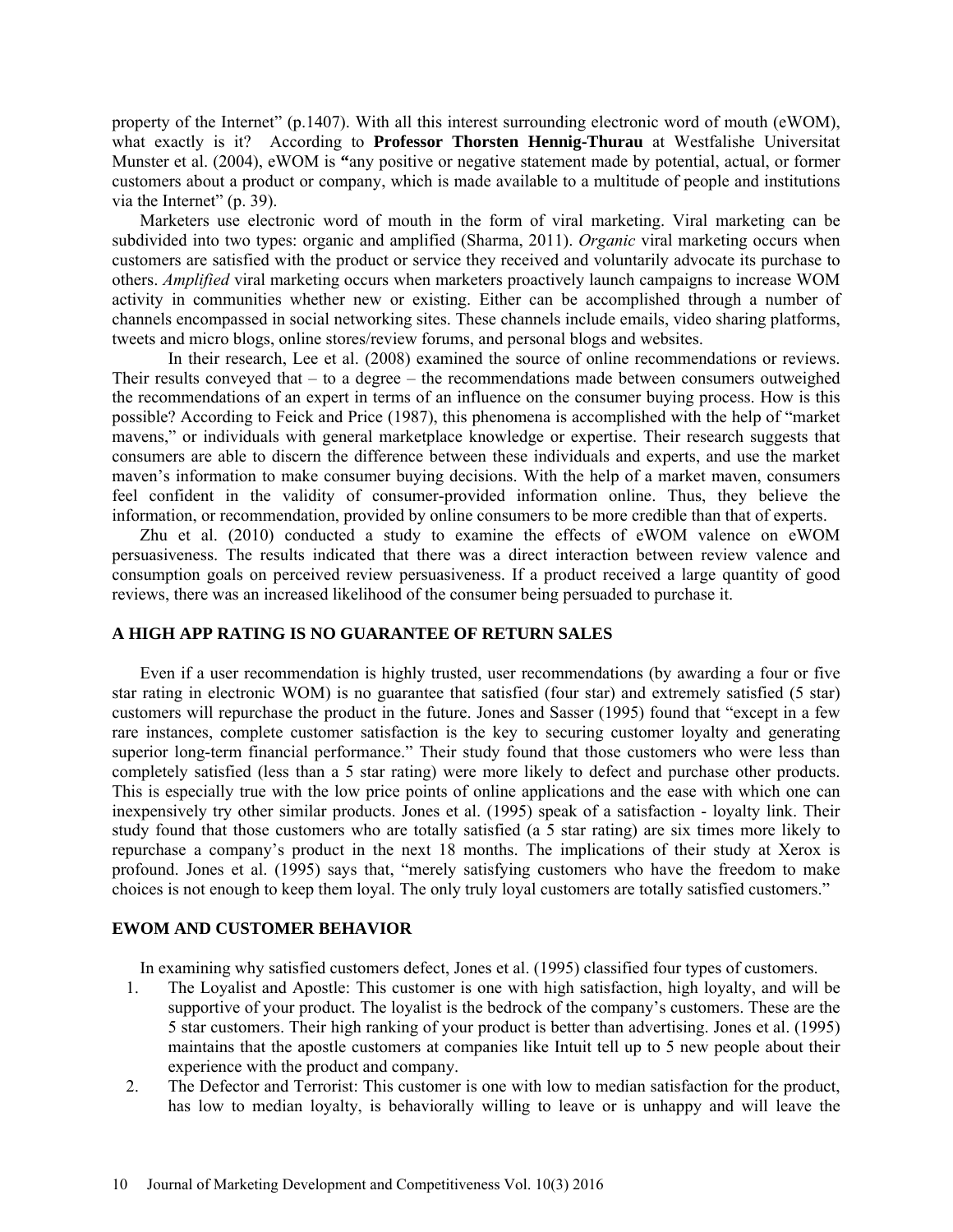product for something else. There are two ways to deal with this customer: correct their problems and move them back to apostles, or drop them as customers because they will overuse the company resources. The cost of maintaining these unconvinced customers outweighs the benefits to the company. They need to move on as they often spread counterproductive stories about the product.

- 3. The Mercenary: This customer uncharacteristically has high satisfaction, has low to median loyalty, and has a low commitment to the product (coming and going at will). The cost of maintaining these customers is high and they display no loyalty to the company.
- 4. The Hostage: This customer is one with low to median satisfaction and high product loyalty, but feels unable to leave the product. They are trapped. These customers are found in areas where there is only one supplier of the app or product that does what they need. It makes no difference how unhappy they are, they have nowhere to go. Hostages are very expensive to serve. They are high maintenance users and can devastate company morale.

Horst Schulze, COO of the Ritz-Carlton and winner of the Malcolm Baldrige National Quality Award in 1992, said it best when he stated that, "unless you have 100% customer satisfaction (an apostles' 5 rating), and I don't just mean that they are excited about what you are doing, you have to improve. And if you have 100% customer satisfaction, you have to make sure that you listen just in case they change, so you can change with them." (Jones, 1995). The implication is that you cannot rest on your laurels for ratings of 3, 4, or even 5 in recommendations. Customer satisfaction requires a continual effort on the part of all companies.

## **EWOM CONNECTION TO SALES**

Although a relatively new phenomenon, electronic WOM has been shown to affect consumer buying behavior. This relationship begs the question, just how much does this relationship affect sales?

Bath and Body Works conducted a case study on the emails it sent out to consumers in which consumers received either a generic email or one containing customer ratings and reviews. The company's findings indicated that the email containing customer review content outperformed the average email in several key metrics: session conversion, average order value, average session length, bounce rate, and page views per visit. This evidence establishes a direct correlation between customer review content in emails and increase in sales (WOMMA, 2004). A similar case study done by Golfsmith, a premier retailer in the golf and tennis industry, via an A/B email test using customer ratings under the product image for one and excluding them from the other email, yielded similar results. Golfsmith saw an increased gross demand generated by the email featuring ratings of 42.44 percent, along with an increase in revenue of 42.36 percent (WOMMA, 2004).

Applying consumer ratings and reviews to emails proved to be successful at generating increased sales, but what would be its effect when added to a regular website? PETCO (2008) decided to test this question by adding such content to its website in October of 2005. After the launch of a consumer ratings and reviews section on its site, PETCO saw increases in its top-rated product category's conversion rate and spending of customers who progressed past the homepage, and a decrease in its product return rate. All three case studies point to the direct correlation between increases in sales and the use of a consumer rating and review system by a business (WOMMA, 2008).

## **THE CASE OF APPLE APPS**

On June 8, 2015, Apple celebrated its 100 billionth app download from the App Store (Looper, 2015). It is no wonder that Apple is celebrating this milestone when you consider that, on average, Apple iOS users have 48 apps downloaded to their phones (Apple iOS Users Have Most Apps, Use Most Frequently, 2011). Having a plethora of apps is great, but how often do Apple iOS consumers use their apps? According to Akita Gupta (2015), the average person who downloads apps to his or her smartphone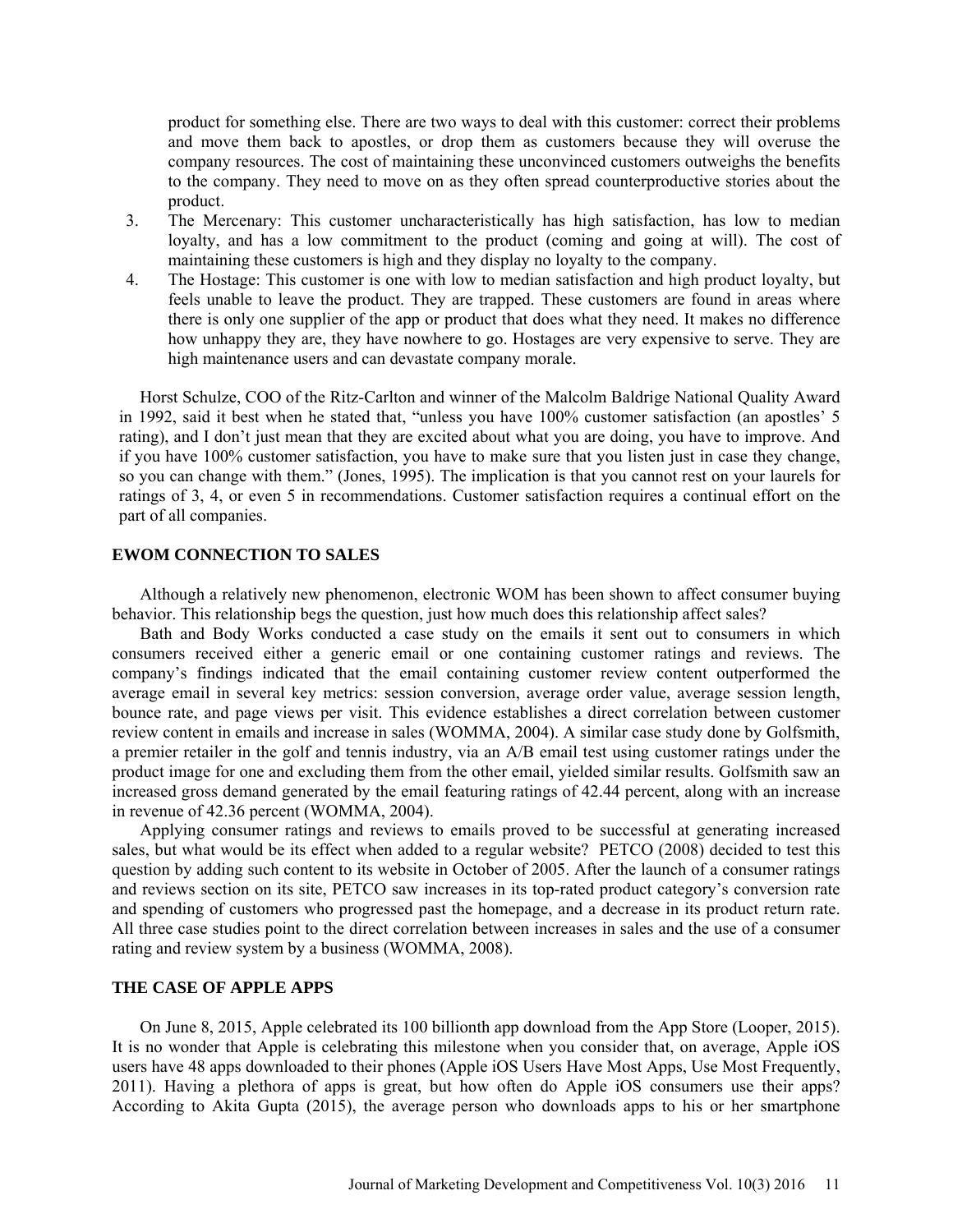frequently uses only 23 apps out of the average 48 apps downloaded. More specifically, 68 percent of Apple iOS customers, use the apps they download multiple times per day (Apple iOS Users Have Most Apps, Use Most Frequently, 2011). This represents the highest rate of usage among all the competing companies in the downloadable apps market.

Likely the biggest reason for Apple's success and popularity in the downloadable app market is that it was the first mover in this market. Every other competitor followed the Apple lead in the market, with many mimicking Apple's apps and incorporating similar customer rating systems. Apple's customer rating system consists of a five-star scale, which averages out all the total reviews and calculates to the nearest half-star increment. Along with the five-star rating scale, users are encouraged to leave comments to further explain their experience with the application. This rating and review system can be very helpful for consumers as they sift through the 1,500,000 apps currently available on the Apple App Store.

As a result of Apple having a well-established market, a simple and effective rating and review system, and a multitude of apps for consumers to choose from, its rating and review system was chosen for this eWOM study.

#### **THE QUESTION**

When the app costs money – even when that cost is less than a dollar – it was thought likely that consumers would rely considerably on the feedback of other consumers when deciding to purchase and download an app. The purpose of this study was to ask whether there is a direct correlation between apps with top ratings and their popularity and frequency of download through the Apple App Store.

The question stems from the conjecture that positive eWOM in the form of user comments would be tied directly to star ranking. Most importantly, this star ranking would have a direct, strong correlation with sales in the form of total downloads.

#### **THE EVIDENCE**

Apple has attempted to make it easier for customers to make selections from a digital store offering more than half a million different applications. Apple does this by offering a few major tools; the most popular and widely used is the Top 25 feature. Contrary to its title, this tool presents more than just 25 applications: it actually provides lengthy lists, broken into several categories, of the most-downloaded applications of that particular day. It is important to note that this feature will not provide the number of purchases for each application but simply rank them in sequential order based on total downloads. Within the listing, consumers may peruse not only the Top 25, but continue through several hundred applications all ranked by total downloads and including total star ranking and user review comments.

In this study, data collection included tracking the Top 50 applications over a 14-day period. The rather short period of time was deemed adequate based on the assumption that interval from investigation to purchase would be of short duration. The data was collected at the same time each day and included the application name, price, current ranking, and current number of stars. Over the course of data collection, applications drifted out of the Top 50, but their ranking was followed, one dropping as low as 300th place only days after being in the prestigious Top 10. Additionally, applications would drift into the top rankings for a day or two and suddenly drop out of tracking range. At the end of the 14-day period, 72 total applications had been tracked. Some astonishing numbers were encountered in terms of total user reviews posted, as seen in Table 1: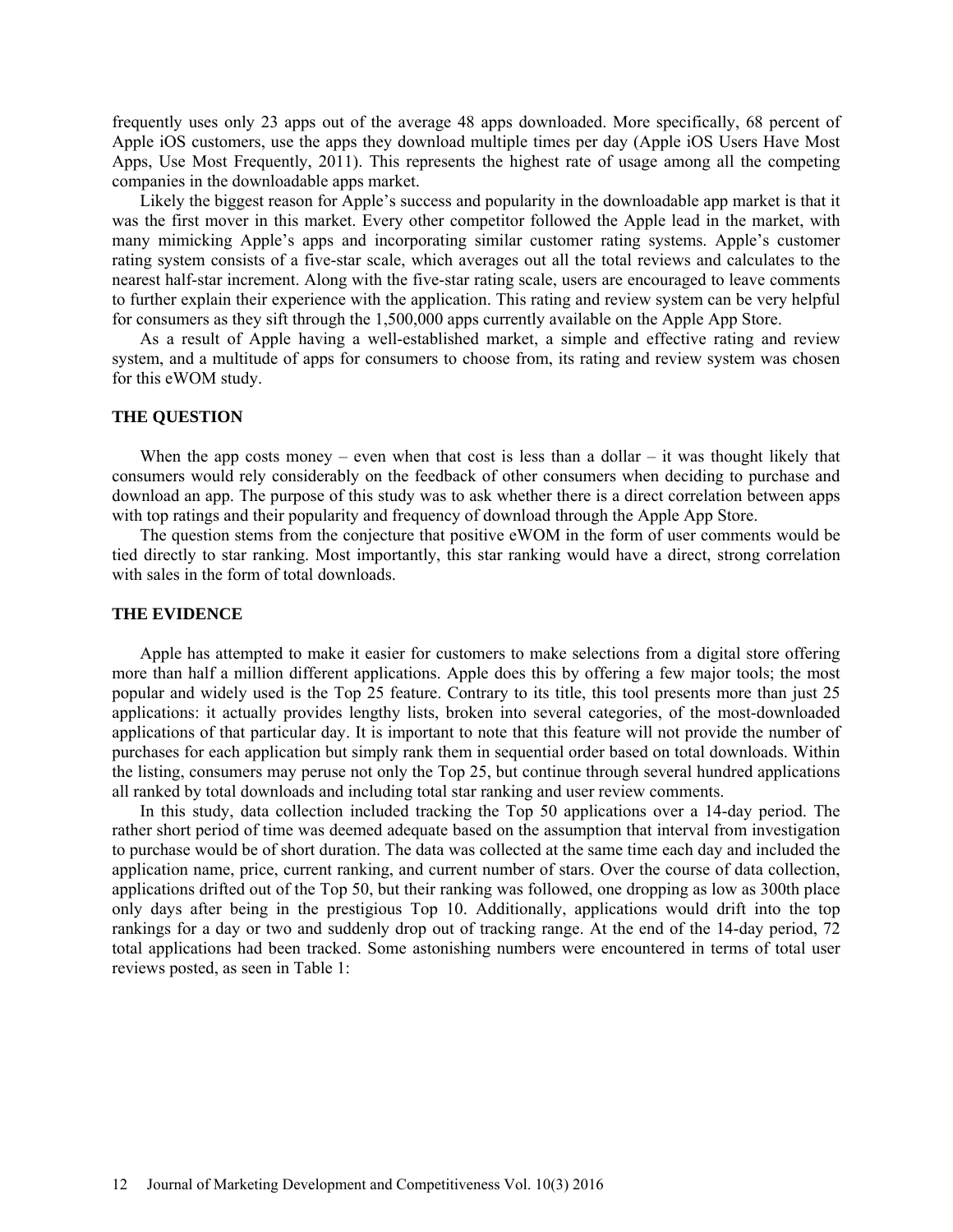#### **TABLE 1 USER REVIEWS**

| <b>Total Applications Tracked</b>        | 72         |  |  |
|------------------------------------------|------------|--|--|
| <b>Total Number of Reviews Posted</b>    | 3,817,311  |  |  |
| Average Cost of Application              | \$1.46     |  |  |
| Average Rating of Application            | 4.36       |  |  |
| Average Number of Days Spent in Top 50   | $9.6$ days |  |  |
| Average Change in Star Rating (Out of 5) | 0.194      |  |  |
| Average Number of Reviews Posted Daily   | 272,665    |  |  |

Initially, the plan was to capture individual user comments in terms of whether they were of a positive or negative nature. In actuality, user reviews were so numerous – totaling hundreds of thousands each day – that this was an unrealistic variable to attempt to capture. Instead, the focus shifted to the star rating provided by customers, under the assumption that, as the star rating increased, so would the interest in the application from consumers, resulting in increased downloads and higher rankings.

Following 14 complete days of data collection, a significant amount of fluctuation in the Top 50 applications was noted. The average application spent 9.6 days in the top 50, and given the amount of movement in ranking and changes in star rating, sufficient fluctuation was collected to identify trends. The top eight applications, ones which experienced the most change in star rating over the data collection period, are presented in Table 2 (expanded version in Appendices 1 and 2):

| <b>Application Name</b> | <b>Star Rating/Date</b> | Star Rating / Date | Change | Down-load Rankina   Down-load Rankina |        | Change | Correlation |
|-------------------------|-------------------------|--------------------|--------|---------------------------------------|--------|--------|-------------|
| TurboScan               | 4                       | 5.                 |        | 17                                    | 25     |        | Indirect    |
|                         | (3/16)                  | (3/18)             |        | (3/16)                                | (3/18) |        |             |
| PicFrame                | 5                       | 4                  |        | 45                                    | 36     |        | Indirect    |
|                         | (3/24)                  | (3/26)             |        | (3/24)                                | (3/26) |        |             |
| Draw Something          | 4.5                     | 5.                 |        |                                       | 2      | N/A    | No Response |
|                         | (3/18)                  | (3/20)             |        | (3/18)                                | (3/20) |        |             |
| Angry Birds Seasons     | 5.                      | 4.5                |        | 16                                    | 13     |        | Indirect    |
|                         | (3/16)                  | (3/18)             |        | (3/16)                                | (3/18) |        |             |
| Words with Friends      | 4                       | 4.5                |        |                                       | 22     |        | Indirect    |
|                         | (3/20)                  | (3/22)             |        | (3/20)                                | (3/22) |        |             |
| Free Music Download     | 4.5                     | 4                  |        | 14                                    | 18     |        | Direct      |
|                         | (3/20)                  | (3/22)             |        | (3/20)                                | (3/22) |        |             |
| Navigation by TeleNav   | 4.5(3/16)               | 4                  |        | 24                                    | 27     |        | Direct      |
|                         | (3/16)                  | (3/18)             |        | (3/16)                                | (3/18) |        |             |
| Emoji Plus              | 4                       | 3.5                | ┺      | 48                                    | 39     |        | Indirect    |
|                         | (3/18)                  | (3/20)             |        | (3/18)                                | (3/20) |        |             |

## **TABLE 2 RATING CHANGES**

There was no obvious correlation between star rating and download rate, either positive or negative. Higher priced applications (\$1.99 up to \$6.99) were viewed more closely to determine whether increased investment costs encouraged consumers to follow changes in star ratings and eWOM more carefully, and if they made purchases accordingly. Once again, it appeared that there was no direct correlation between the two variables.

In an attempt to understand the phenomenon more fully, the owner of a well-known and App-Storefeatured App was contacted to see if he could shed some light on the results. Taxi Magic is a free app that serves as a mobile taxi ordering service, allowing customers to order a taxi with their smartphone and monitor the taxi's progress en route to the pickup site. Updates are sent to the smartphone, which notifies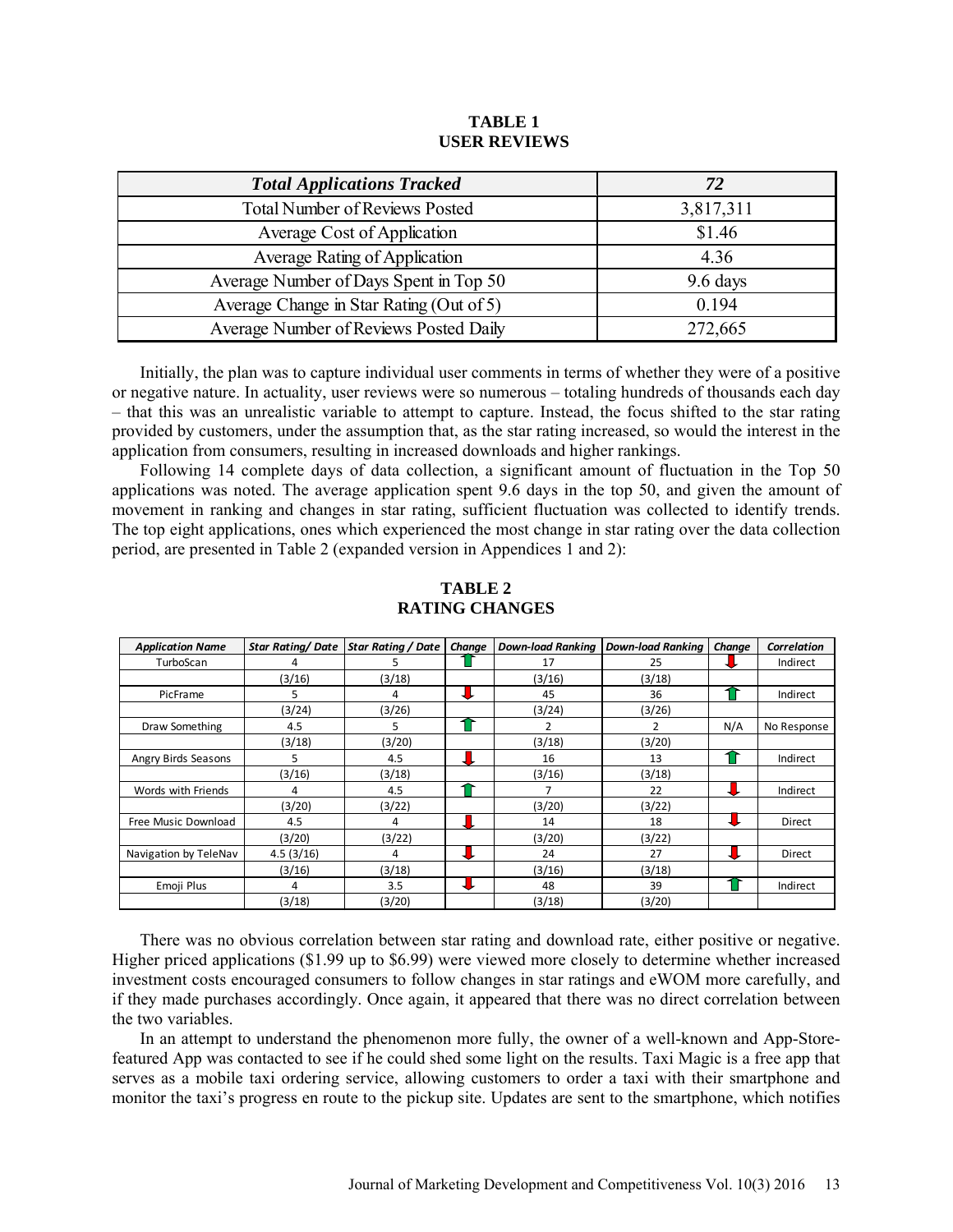the waiting rider to any changes or delays in the taxi's progress. The app also allows for payment to be exchanged electronically through an account the customer activates with the taxi company. The funds are automatically transferred after the ride is completed.

The owner believes real-time app reviews and eWOM have very little influence on downloads (Partee, 2012). Taxi Magic's proprietary research indicates that the majority of smartphone users that buy an app for uses other than gaming tend to download apps for practical purposes and subsequently are not typically influenced by user reviews. Taxi Magic found that putting stickers in the backs of the associated taxi fleets and in the restrooms of nightspots resulted in far more downloads than did positive reviews in the App Store.

Another major contributor to increased downloads was being selected as a featured app in the App Store. A featured app – chosen by Apple staff members based on uniqueness, functionality and quality – gave instant credibility with consumers. If a consumer liked the idea of a given genre of application and wanted to research such applications to see which ones were a good fit, he or she tended to download and be more comfortable with the app that the App Store featured. Partee (2012) believed that the consumer put a lot of credence in what the App Store had featured, and equated featured-status with being of higher quality than other applications in the same genre.

The personnel at Taxi Magic, however, believed in the value of eWOM resulting from the social network Twitter. Partee (2012) said that eWOM tended to become credible when key influencers tweet about a specific app that they may have found or liked. But he also said that this is very rare. In order for Taxi Magic to consider eWOM influential, a Twitter user making a comment about the application must have more than 10,000 followers. This is a rare circumstance, but Taxi Magic had experienced isolated occurrences of sharp spikes in sales due to these types of Twitter activities.

The Taxi Magic team felt that there are other methods that drive downloads. For example, staying on the cutting edge with development and technology will keep the editors and writers of influential magazines and websites interested in the app, and therefore yield positive publicity that will help drive downloads. Taxi Magic found that two things: publicity and the app becoming a featured app, are the two major drivers for downloads.

#### **CONCLUSION AND EVIDENCE-BASED ADVICE**

After collection of data and obtaining the opinion of a subject matter expert, the assumption of a strong direct correlation between user reviews, comments, or rating systems (stars) and mobile device application performance (measured by total daily downloads) was not verified. There are several potential reasons for this finding.

First and most importantly, this exercise suggests that the *purchase of applications is primarily affected by buzz or viral marketing* and for reasons that are tied to the potential for network externalities. A user may be more interested in purchasing an application that members of his or her social circle have purchased, as many applications offer an interactive experience with groups. Draw Something, Words with Friends, Hanging with Friends, and Angry Birds are some of the most successful applications in the last several months, and all allow users to engage with one another via the application itself. The interest for the consumer is inextricably linked to the experience he or she will share with others, and therefore they are likely to be affected by the reviews that strangers may have posted about their own experiences with the application. This theory is further strengthened by the fact that many popular apps have integrated with various social media platforms such as Facebook and Twitter. In essence, the value and benefits provided to purchasers increases as the number of owners increases. Consequently, marketers would be better served by working toward getting positive publicity in influential media than worrying about the App Store ratings and rankings. Furthermore, building the app so that it is integrated with existing social media platforms also appears to strengthen the app's brand and increase its volume of downloads.

Secondly, *apps are too inexpensive to be heavily affected by eWOM.* With the average cost of the 70+ applications tracked in this study at less than \$2.00, many consumers may not take the time to, or see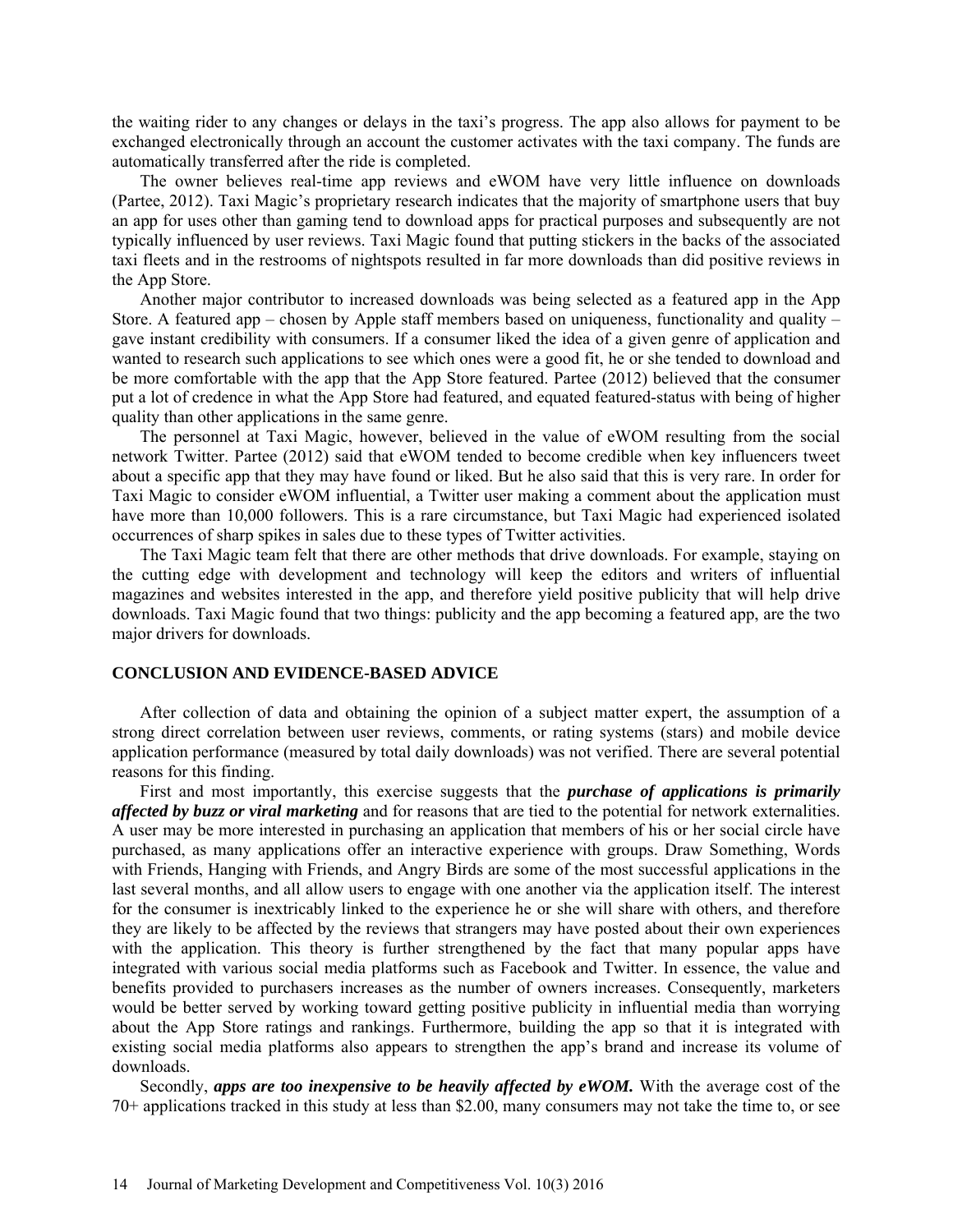the need for, conducting much research prior to making the relatively insignificant investment. It could be speculated that the more expensive an app is, the greater chance that the consumer will deliberate over the purchase decision and look at ratings and rankings. For inexpensive apps, there is so little risk for the consumer that he or she will buy the application if it looks interesting, even if it's poorly rated or ranked.

Thirdly, *star ratings and sale rankings are not necessarily reliable indicators of the actual number of downloads for a given application.* Ideally, access to running totals of downloads for each application to compare to its number of reviews and ranking fluctuations would have offered a better chance to demonstrate correlation. However, Apple does not release this data to the public. Tracking each app's movement in the Top 25 (and beyond) and comparing the movement to its average ranking was the best evidence available.

Finally, due to the relative newness of the category of smartphone apps, *the majority of app purchasers are Innovators.* Innovators are more apt to try the latest applications regardless of what initial bugs or flaws are found in early versions and communicated to them through eWOM channels (Winer, 2011, p. 95). Innovators may be more concerned with the basic idea and vision behind the application, and the fact that they were able to be among the first to try it, that with the opinion of others.

Though the research failed to establish correlation between smartphone app ratings and rankings and app purchases, it is still clear that eWOM is a powerful – albeit not fully understood – force in the smartphone application marketplace. As the market matures and becomes more organized, and apps become a more integral part of day-to-day life for a larger portion of the population, eWOM may become increasingly influential in consumers' purchasing decision process.

#### **REFERENCES**

- Apple iOS Users Have Most Apps, Use Most Frequently. (2011, May 03). Retrieved February 24, 2016, from http://www.marketingcharts.com/online/apple-ios-users-have-most-apps-use-most-frequently-17301/
- Brown, J. J., & Reingen, P. H. (1987). Social Ties and Word-of-Mouth Referral Behavior. *Journal of Consumer Research, 14*(3), 350-362. Retrieved February 24, 2016.
- Costello, S. (2015, September 10). Charting the Explosive Growth of the App Store. Retrieved February 24, 2016, from http://ipod.about.com/od/iphonesoftwareterms/qt/apps-in-appstore.htm?utm\_term=how many apps are there
- Dellarocas, C. (2003). The Digitization of Word of Mouth: Promise and Challenges of Online Feedback Mechanisms. *Management Science, 49*(10), 1407-1424. Retrieved February 24, 2016.
- Feick, L. F., & Price, L. L. (1987). The Market Maven: A Diffuser of Marketplace Information. *Journal of Marketing, 51*(1), 83-97. Retrieved February 24, 2016.
- Gupta, A. (2015, September 14). MOBILE APPS: A LOOK AT WHAT MAKES A GOOD APP GREAT | Ankit ... Retrieved February 24, 2016, from https://www.linkedin.com/pulse/mobile-apps-lookwhat-makes-good-app-great-ankit-gupta
- Hennig-Thurau, T., Gwinner, K. P., Walsh, G., & Gremler, D. D. (2004). Electronic word-of-mouth via consumer-opinion platforms: What motivates consumers to articulate themselves on the Internet? *Journal of Interactive Marketing, 18*(1), 38-52. Retrieved February 24, 2016.
- Jones, T. O. (1996). Why Satisfied Customers Defect. *Journal of Management in Engineering J. Manage. Eng., 12*(6), 11-22. Retrieved February 24, 2016.
- Lee, J., Park, D., & Han, I. (2008). The effect of negative online consumer reviews on product attitude: An information processing view. *Electronic Commerce Research and Applications, 7*(3), 341-352. Retrieved February 24, 2016.
- Looper, C. D. (2015, June 08). Apple Announces 100 Billion App Downloads Since App Store Launch. Retrieved February 24, 2016, from http://www.techtimes.com/articles/58867/20150608/appleannounces-100-billion-app-downloads-store-launch.htm